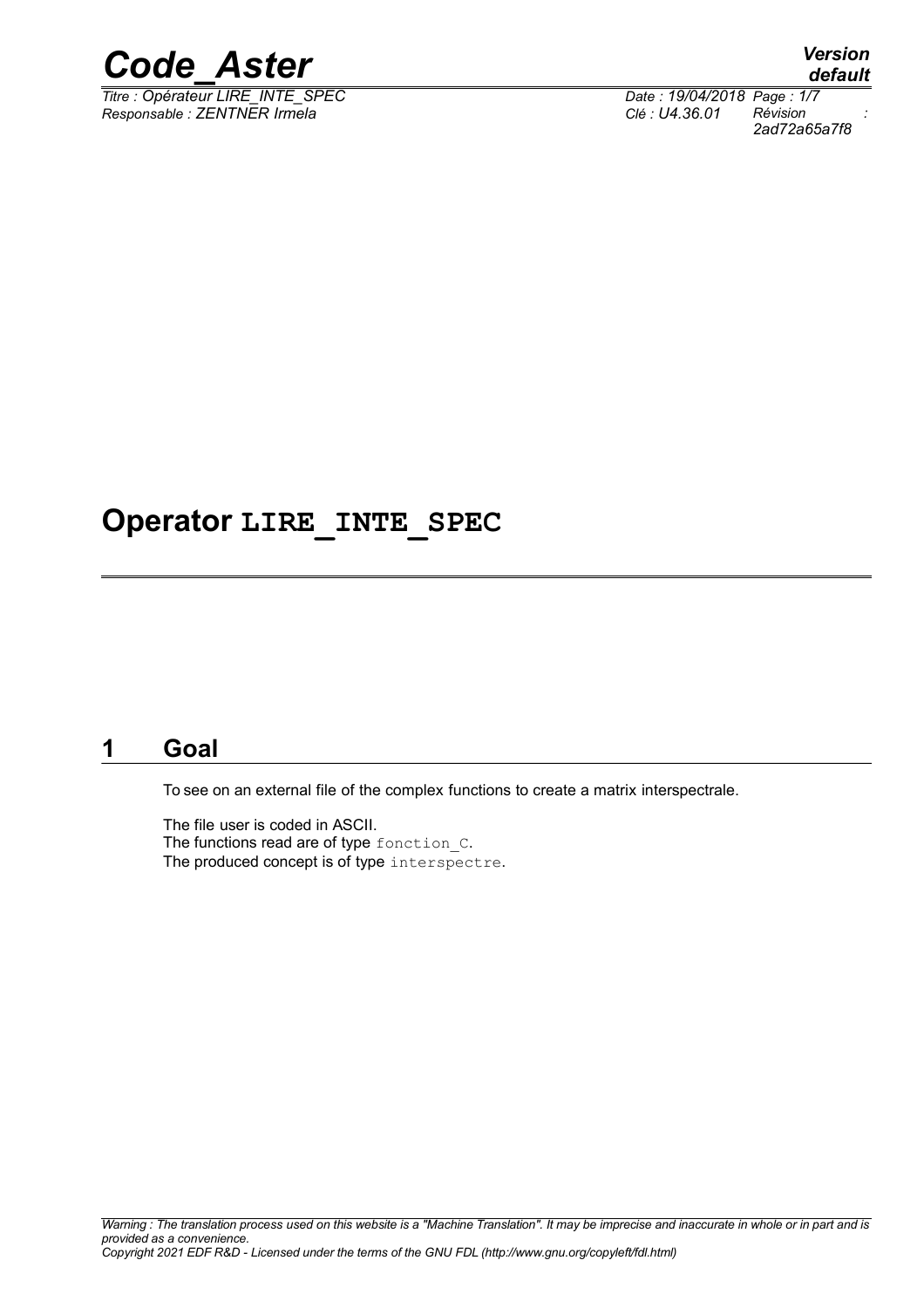*Titre : Opérateur LIRE\_INTE\_SPEC Date : 19/04/2018 Page : 2/7 Responsable : ZENTNER Irmela Clé : U4.36.01 Révision :*

*default*

*2ad72a65a7f8*

## **2 Syntax**

| int                      | $[interspectre] = LINE_INTE_SPEC$ |                        |                                                                                                                                                                                                                                                        |                    |
|--------------------------|-----------------------------------|------------------------|--------------------------------------------------------------------------------------------------------------------------------------------------------------------------------------------------------------------------------------------------------|--------------------|
| $\overline{\mathcal{L}}$ |                                   | UNIT                   | $=$ / U [I]                                                                                                                                                                                                                                            |                    |
|                          | $\Diamond$                        | FORMAT                 | $=$ / $'$ ASTER'<br>/ 'IDEAS'                                                                                                                                                                                                                          | [DEFECT]           |
|                          | $\Diamond$                        |                        | FORMAT C = $/$ 'REEL IMAG'<br>/ 'MODULE PHASE'                                                                                                                                                                                                         | [DEFECT]           |
|                          | $\Diamond$                        | TITLE<br>$=$ $\qquad$  | / title                                                                                                                                                                                                                                                | [TXM]              |
|                          | $\Diamond$                        | $NOM$ PARA $=$         | $'$ <sub>DX</sub> $'$<br>$\sqrt{2}$<br>$'$ <sub>DY</sub><br>$\sqrt{2}$<br>$\sqrt{2}$<br>$'$ DZ $'$<br>$/$ 'DRX'<br>/ 'DRY MARTINI'<br>$/$ 'DRZ'<br>$/$ 'TEMP'<br>$/$ 'INST'<br>'X'<br>$\sqrt{2}$<br>'Y'<br>$\sqrt{2}$<br>$/$ $\sqrt{27}$<br>$/$ 'EPSI' | $[$ TXM $]\;$      |
|                          |                                   |                        | $/$ 'FREQ'<br>/ 'SWEATERS'<br>$/$ 'AMOR'<br>/ 'ABSC'                                                                                                                                                                                                   | [DEFECT]           |
|                          | ♦                                 | NOM RESU = $/$ nomresu | / DSP                                                                                                                                                                                                                                                  | [ KN ]<br>[DEFECT] |
|                          |                                   | PROL DROITE            | $=$ / $'$ CONSTANT'<br>/ 'LINEAR'<br>$\sqrt{2}$<br>'EXCLUDED'                                                                                                                                                                                          |                    |
|                          |                                   | PROL GAUCHE            | / 'CONSTANT'<br>$=$<br>/ <b>'LINEAR'</b><br>$\sqrt{2}$<br>'EXCLUDED'                                                                                                                                                                                   |                    |
|                          | $\Diamond$                        | Interpol               | $/$ 'LOG'<br>$=$<br>$\sqrt{2}$<br>'FLAX'                                                                                                                                                                                                               | [DEFECT]           |
|                          | ♦                                 | INFORMATION            | /1<br>$\mathbf{r} = \mathbf{r}$<br>/2                                                                                                                                                                                                                  | [DEFECT]           |

*Warning : The translation process used on this website is a "Machine Translation". It may be imprecise and inaccurate in whole or in part and is provided as a convenience. Copyright 2021 EDF R&D - Licensed under the terms of the GNU FDL (http://www.gnu.org/copyleft/fdl.html)*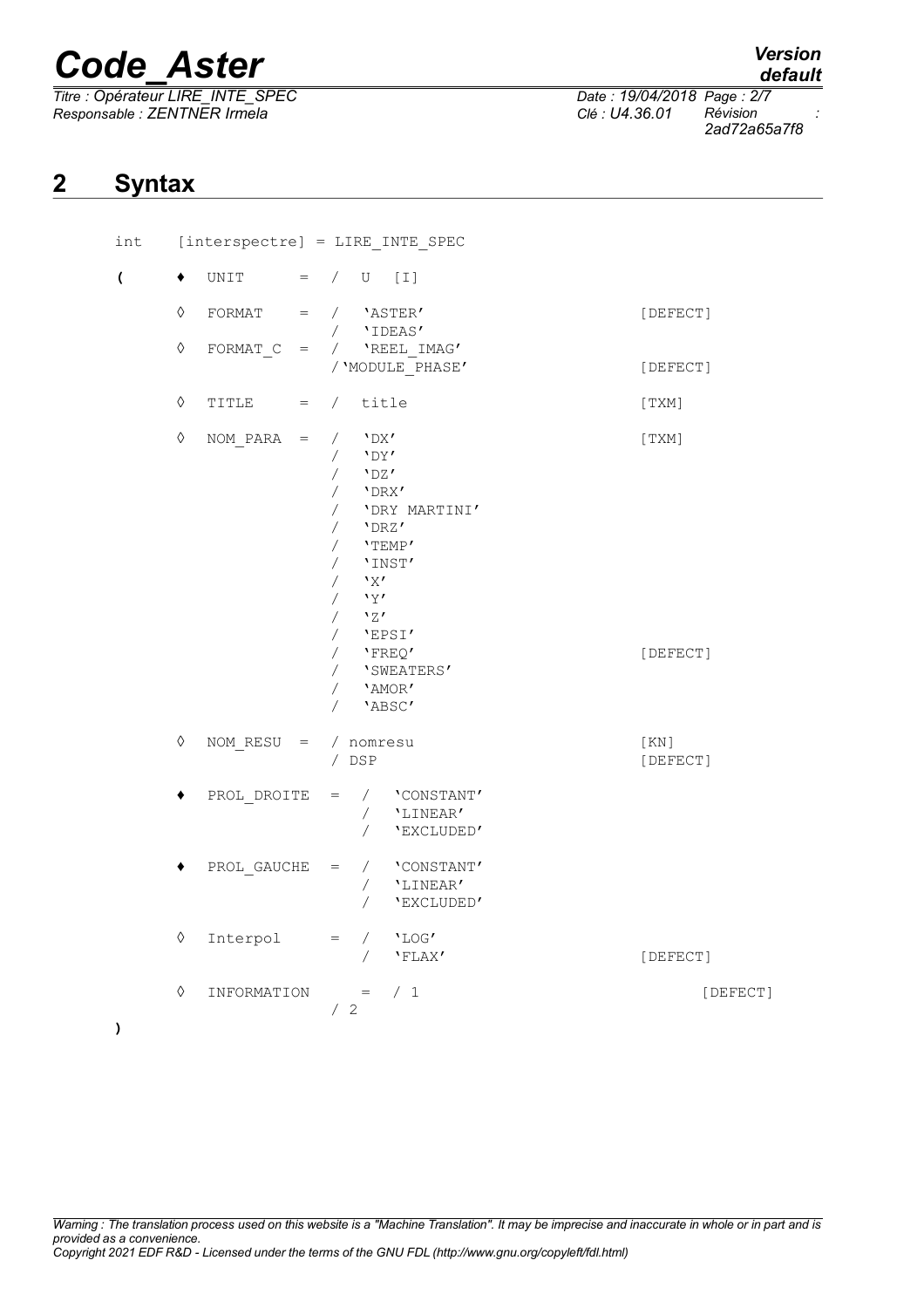$\overline{T}$ *Titre : Opérateur LIRE\_INTE\_SPEC Responsable : ZENTNER Irmela Clé : U4.36.01 Révision :*

*2ad72a65a7f8*

## **3 Operands**

### **3.1 Operand UNIT**

♦ UNIT = U

Logical number of unit of the external file on which the reading is made.

### **3.2 Operand FORMAT**

The format of reading defines:

- 'ASTER' by default,
- 'IDEAS' if one reads results obtained with IDEAS

### **3.3 Operand FORMAT\_C**

Defines the format of reading for functions complexes S:

- 'MODULE\_PHASE' by default,
- **'REEL** IMAG' real part and imaginary part.

### **3.4 Operand NOM\_PARA**

The name of the parameter of the function (X-coordinate) defines. By default one takes 'FREO'.

### **3.5 Operand NOM\_RESU**

The name of the result of the function defines (ordered)

### **3.6 Operands PROL\_DROITE / PROL\_GAUCHE**

◊ PROL\_DROITE =

The prolongation of the function on the right of field of definition of the variable defines.

◊ PROL\_GAUCHE =

The prolongation of the function on the left field of definition of the variable defines:

- 'CONSTANT'<br>'LINEAR'
	- for a prolongation along the first definite segment (PROL\_GAUCHE) or of the last definite segment (PROL\_DROITE).
- 'EXCLUDED' if the extrapolation of the values apart from the field of definition of the parameter is prohibited.

### **3.7 Operand Interpol**

- ◊ Interpol =
	- $\cdot$   $\cdot$   $\text{LOG}$  interpolation logarithmic curve between two values of the field of definition.
	- 'FLAX' linear interpolation between two values of the field of definition.

### **3.8 Operand INFORMATION**

◊ INFORMATION =

Specify the options of impression on the file MESSAGE.

1 impression of the attributes of the functions: many points of definition, names of the parameter and the result, as well as options of prolongation and checking

*Warning : The translation process used on this website is a "Machine Translation". It may be imprecise and inaccurate in whole or in part and is provided as a convenience. Copyright 2021 EDF R&D - Licensed under the terms of the GNU FDL (http://www.gnu.org/copyleft/fdl.html)*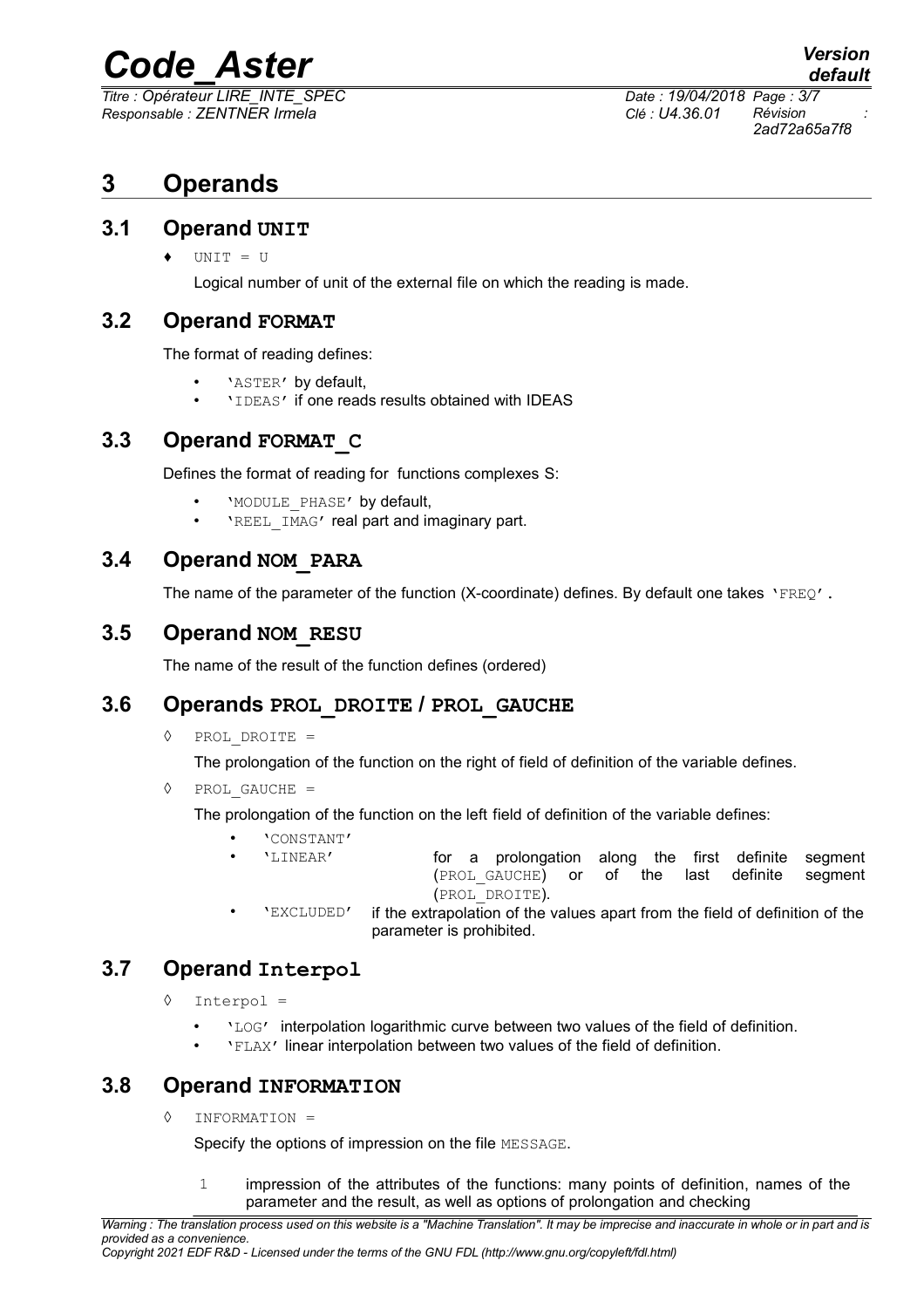*Titre : Opérateur LIRE\_INTE\_SPEC Date : 19/04/2018 Page : 4/7 Responsable : ZENTNER Irmela Clé : U4.36.01 Révision :*

*2ad72a65a7f8*

*default*

2 like 1 more the list of the first 10 values of each function in the order ascending of the parameter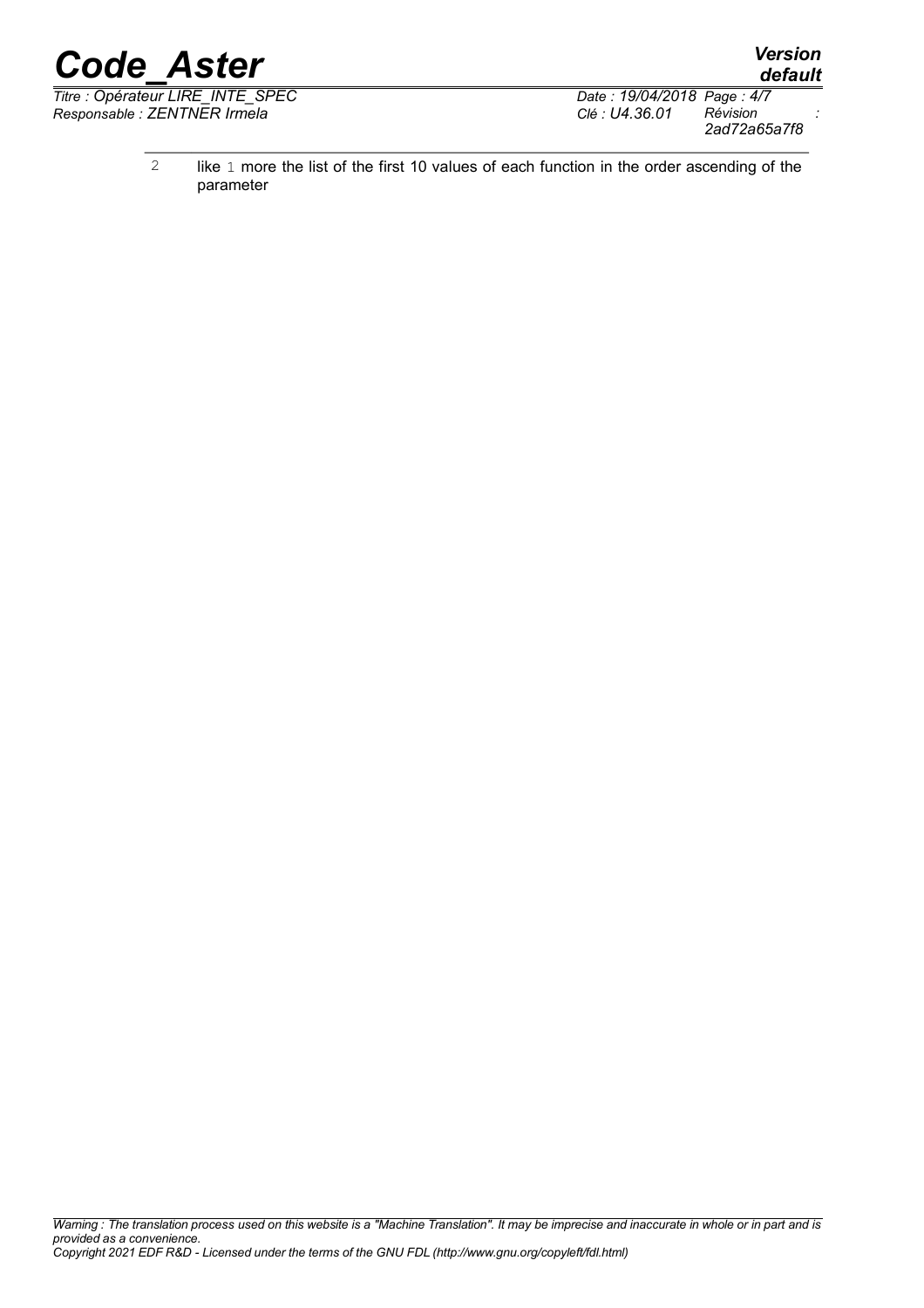$\overline{T}$ *Titre : Opérateur LIRE\_INTE\_SPEC Responsable : ZENTNER Irmela Clé : U4.36.01 Révision :*

*2ad72a65a7f8*

For example:



PROL DROITE = 'LINEAR', PROL GAUCHE = 'EXCLUDED'



## **4 Phase of checking**

Checking amongst values read by functions.

Checking amongst functions read.

## **5 Remarks of use**

The functions associated with the matrix interspectrale are accessible to the user using the order RECU\_FONCTION [U4.32.03] by using the keyword INTE\_SPEC.

## **5.1 Syntax of the file**

The information read on the file is made up of three parts:

- a keyword of head of imposed chapter: INTERSPECTRE.
- $\bullet$  the keyword  $DIM$ , dimension of the matrix.
- 'subfiles defining 'complex functions. Each subfile starts with the keyword  $FONCTION$   $C$  and ends in FINSF.
- the file ends obligatorily in END.

*Copyright 2021 EDF R&D - Licensed under the terms of the GNU FDL (http://www.gnu.org/copyleft/fdl.html)*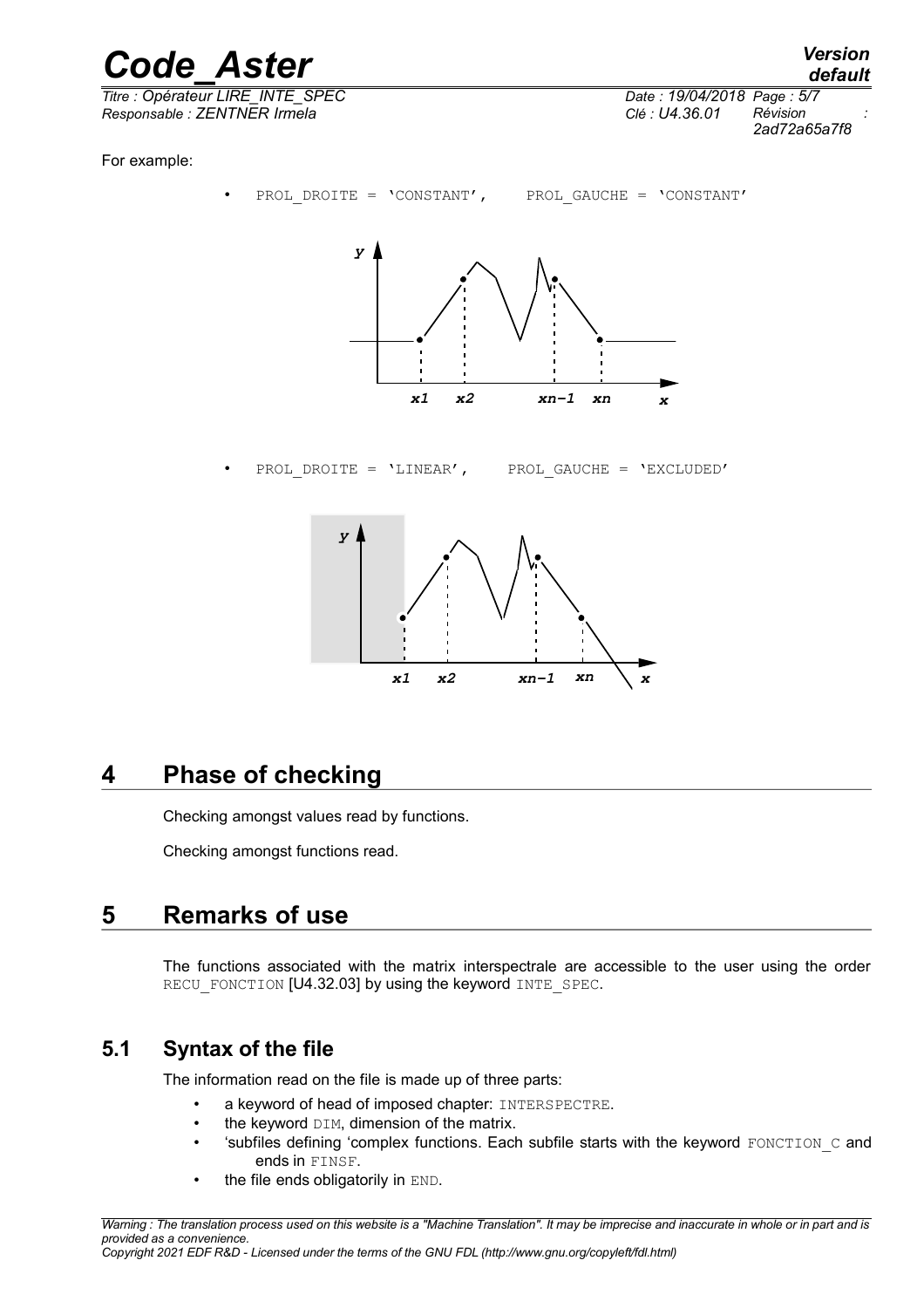*Titre : Opérateur LIRE\_INTE\_SPEC Date : 19/04/2018 Page : 6/7 Responsable : ZENTNER Irmela Clé : U4.36.01 Révision :*

*default 2ad72a65a7f8*

### **5.2 Descriptor**

#### **5.2.1 Keyword describing caractérisques matrix**

♦ DIM = dim

Entirety makes it possible to define the dimension of the matrix.

**Note:**

*The sign '=' is obligatory.*

#### **5.2.2 Keyword describing one fonction\_C**

#### **Notice preliminary:**

*', the number of functions to be defined is equal to:*  $N = ($   $dim * ($   $dim *1)/2$ , since the matrix considered is  $'$ SQUARE'.

Lbe N functions are defined by their indices I and J in the matrix. Only the higher triangular part of the matrix is defined, (indices (1.1); (1.2); (2.2); (1.3); … (N, N)).

- ♦ FONCTION\_C
- $I =$  whole index line of the function in the matrix.
- $J =$  whole index column of the function in the matrix.
- $NB$  POIN = whole number of points of FUNCTION

 $VALUE = 3*NB$  POIN realities must be present. The reading of the values is carried out line with line.

On each line are defined in the following order:

- the value of the parameter, the real part of the result, the imaginary part of the result  $(FORMAT = 'REEL IMAG'),$
- or
- the value of the parameter, the module of the result, the phase of the result  $(FORMAT = 'MODULE PHASE')$

**Note:**

*For the format* MODULE\_PHASE *, the phase is given in degree.*